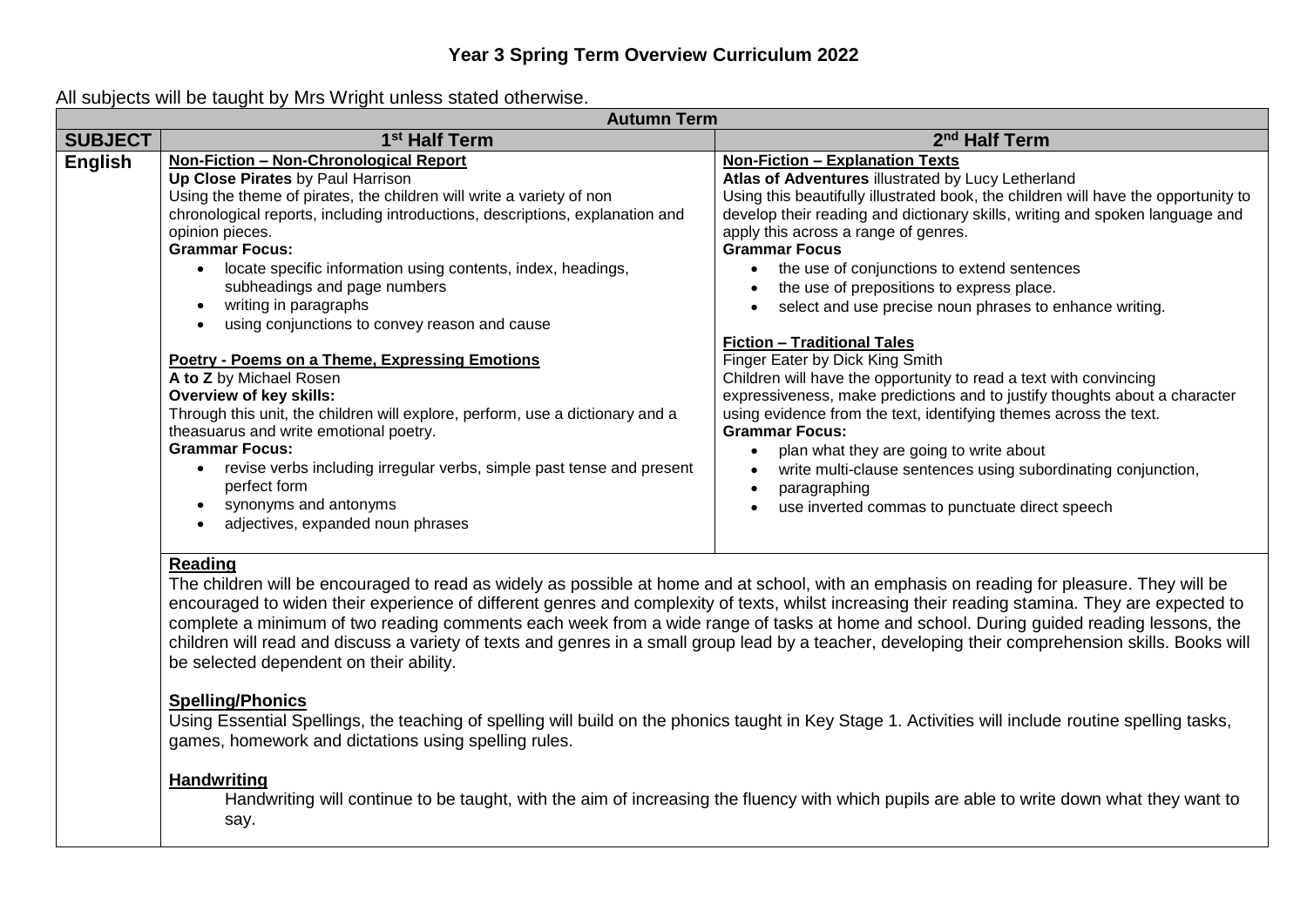| <b>SUBJECT</b> | a baspete ma se taugut sy mie might anioce blatou olitermool<br>1 <sup>st</sup> Half Term                                                                                                                                                                                                                                                                                                                                                                                                                                                                                                                                                                                                                                                                                                                                                                | 2 <sup>nd</sup> Half Term                                                                                                                                                                                                                                                                                                                                                                                                                                                                                                                                                                                                                                                                                                                                                                                          |
|----------------|----------------------------------------------------------------------------------------------------------------------------------------------------------------------------------------------------------------------------------------------------------------------------------------------------------------------------------------------------------------------------------------------------------------------------------------------------------------------------------------------------------------------------------------------------------------------------------------------------------------------------------------------------------------------------------------------------------------------------------------------------------------------------------------------------------------------------------------------------------|--------------------------------------------------------------------------------------------------------------------------------------------------------------------------------------------------------------------------------------------------------------------------------------------------------------------------------------------------------------------------------------------------------------------------------------------------------------------------------------------------------------------------------------------------------------------------------------------------------------------------------------------------------------------------------------------------------------------------------------------------------------------------------------------------------------------|
| <b>Maths</b>   | <b>Number: Multiplication and Division</b><br>This topic carries over from last term.<br>• multiplication - equal groups<br>multiplication using the sign Recap<br>2 times table then 5 times table Recap<br>make equal groups - sharing then grouping Recap<br>divide by 2 <b>Recap</b><br>divide by 5 <b>Recap</b><br>divide by 10 Recap<br>multiply by 3, divide by 3 and the 3 times table<br>multiply by 4, divide by 4 and the 4 times table<br>multiply and divide by 8<br>$\bullet$<br>comparing statements<br>$\bullet$<br>multiplying 2 digits by 1 digit<br>dividing 2 digits by I digit<br>scaling<br>$\bullet$<br><b>Measurement: Money</b><br>count money in pence Recap<br>$\bullet$<br>count money in pounds Recap<br>$\bullet$<br>recognise different representations of pounds and pence<br>add money<br>subtract money<br>give change | <b>Measurement: Length and Perimeter</b><br>measure length in cm<br>measure length in m Recap<br>equivalent lengths cm and m<br>equivalent lengths mm and cm<br>compare lengths Recap<br>add lengths<br>subtract lengths<br>measure perimeter<br>calculate perimeter<br>$\bullet$<br><b>Number: Fractions</b><br>Some children will have missed this content or not fully grasped during<br>2020/21 (year 2). This will develop a firm foundation of this vital concept. Year<br>3 learning has been moved to the summer term.<br>make equal parts Recap<br>$\bullet$<br>recognise and find a half Recap<br>recognise and find a quarter Recap<br>recognise and find a third Recap<br>unit fractions Recap<br>non unit fractions Recap<br>equivalence of a half and two-quarters Recap<br>count in fractions Recap |
|                | <b>Statistics</b><br>make tally charts Recap<br>draw pictograms where symbols represent groups of 2, 5 and 10<br><b>Recap</b><br>interpret pictograms where symbols represent groups of 2, 5 and 10<br><b>Recap</b><br>pictograms<br>$\bullet$<br>bar charts<br>tables                                                                                                                                                                                                                                                                                                                                                                                                                                                                                                                                                                                   |                                                                                                                                                                                                                                                                                                                                                                                                                                                                                                                                                                                                                                                                                                                                                                                                                    |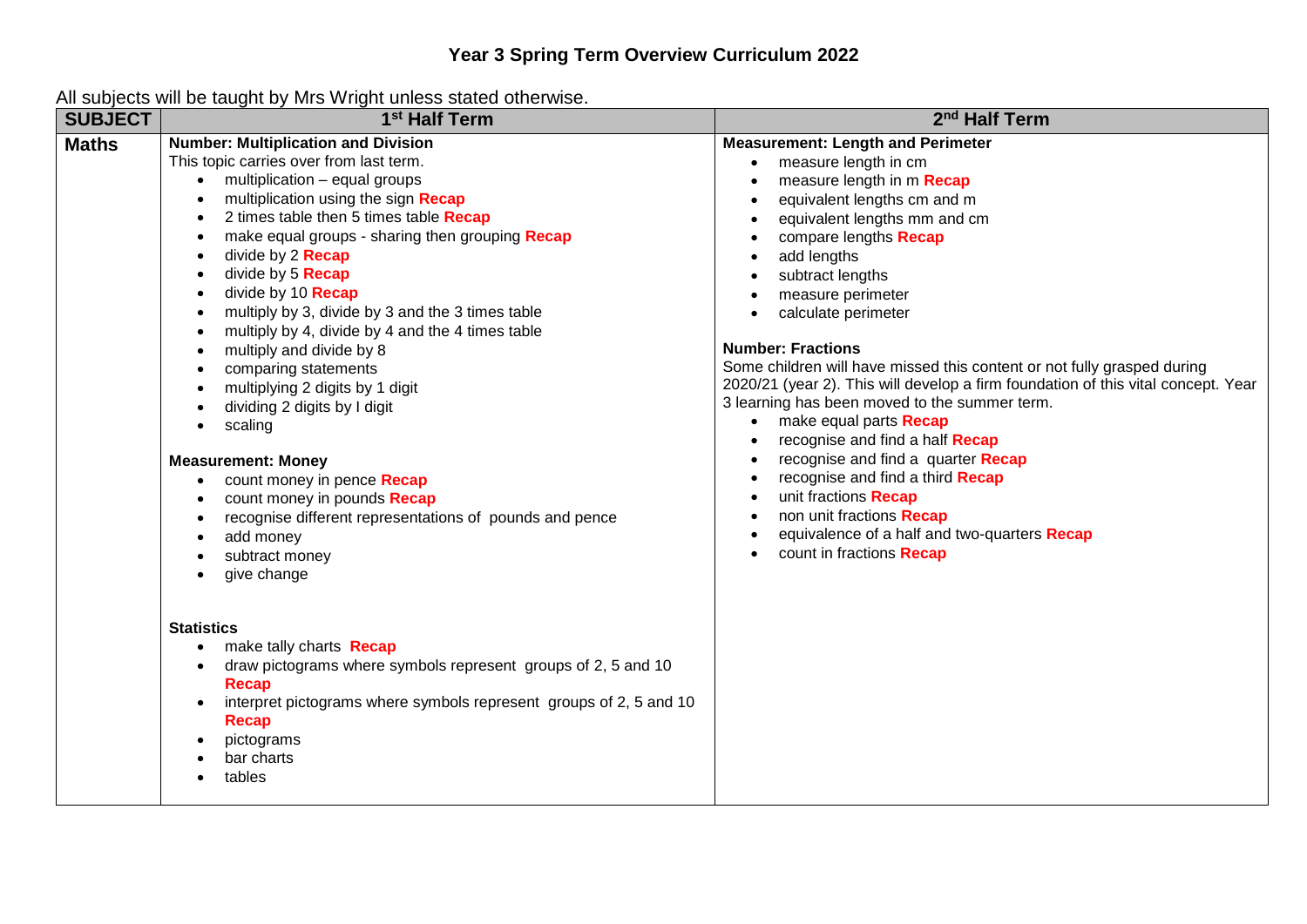|           | <b>Science</b>                              | <b>Biology - The Human Body</b><br>In this topic, that will last all term, children will build on their knowledge of the human body developed in Key Stage 1. They will revisit the importance of eating<br>the right amounts of different types of food, but will extend this knowledge to understand that the food we eat provides us with the nutrition that our bodies<br>require to remain healthy. They will learn about the range of nutrients that humans need to consume in the correct amounts and the role that these nutrients<br>play in keeping our bodies healthy. They will also learn that humans and some other animals have skeletons and muscles for support, protection and<br>movement. |                                                                                                                                                                                                                                                                                                                                                                                                                                                                                                                                                                                                        |  |
|-----------|---------------------------------------------|---------------------------------------------------------------------------------------------------------------------------------------------------------------------------------------------------------------------------------------------------------------------------------------------------------------------------------------------------------------------------------------------------------------------------------------------------------------------------------------------------------------------------------------------------------------------------------------------------------------------------------------------------------------------------------------------------------------|--------------------------------------------------------------------------------------------------------------------------------------------------------------------------------------------------------------------------------------------------------------------------------------------------------------------------------------------------------------------------------------------------------------------------------------------------------------------------------------------------------------------------------------------------------------------------------------------------------|--|
|           |                                             | When working scientifically children will ask and answer their own questions about the human body and diet through classifying, pattern-seeking<br>investigations and by carrying out research using secondary sources. They will have opportunities to gather data and record and present these in a range of<br>ways.                                                                                                                                                                                                                                                                                                                                                                                       |                                                                                                                                                                                                                                                                                                                                                                                                                                                                                                                                                                                                        |  |
|           | <b>Computing</b><br>Taught by<br>Mrs Giggle | <b>Touch-Typing</b><br>The children will use 2Type programme to understand the names of fingers,<br>what is meant by home, bottom and top rows, develop the ability to touch type<br>on the home, bottom and top rows. They will also experience touch-typing<br>using the right and left hand.                                                                                                                                                                                                                                                                                                                                                                                                               | <b>Emails, including email safety</b><br>In this unit the children will use 2Email within Purple Mash, which is a safe<br>place to teach children how to use email. They will think about different<br>methods of communication through history. By sending emails to classmates<br>via 2Email, the children will learn how to open and respond to emails. They<br>will write rules about how to stay safe using email and explore scenarios<br>about how to keep safe whilst using email. In situations, the children will<br>attach work to an email. and learn what CC and BCC means and how to use |  |
|           |                                             | <b>Online Safety</b><br>Throughout computing lessons, the children will discuss essential online-safety rules and learn to use technology safely, respectfully and responsibly,<br>recognising acceptable/unacceptable behaviour and identifying a range of ways to report concerns about content and contact.                                                                                                                                                                                                                                                                                                                                                                                                |                                                                                                                                                                                                                                                                                                                                                                                                                                                                                                                                                                                                        |  |
| <b>RE</b> | Taught by<br>Mrs Orton                      | <b>Christianity: Jesus and The Parables</b><br>This half term, the children will learn more about Christianity by exploring<br>Bible stories which tell us more about who Jesus was and what He did,<br>encouraging them to think about the power of stories and their impact on<br>followers. Within the context of parables and stories about Jesus, we will<br>explore the kind of world Christians believe Jesus wanted by considering the<br>values of justice, fairness and forgiveness.                                                                                                                                                                                                                | <b>Christianity: Easter and Pentecost</b><br>After half term, we will explore Easter and the main events of Holy Week,<br>learning about what importance the cross has to Christians and why<br>Christians call the day Jesus died 'Good Friday.' The children will also<br>consider the impact of Pentecost and why prayer is important to Christians.                                                                                                                                                                                                                                                |  |
|           | Geography<br>Taught by<br>Mrs Giggle        | Our World: Where on Earth are we?<br>In this unit, the children will begin to understand the Earth better as a sphere,<br>learning to rotate it mentally in 3-D. They will explore its representation in 2-D<br>maps, and learn about the imaginary lines used (Equator, latitude, longitude,<br>tropics and the International Date Line) to pinpoint global locations.                                                                                                                                                                                                                                                                                                                                       | Climate: Why is climate important?<br>In this unit, the children are introduced to different ways of communicating<br>geographical data, particularly through different styles of maps. They will learn<br>to read weather and climate maps, and learn how weather and climate are<br>generalised into world climate zones. The concept of biomes will be explored,<br>each with distinctive climate, soil, flora, fauna and human activity.                                                                                                                                                           |  |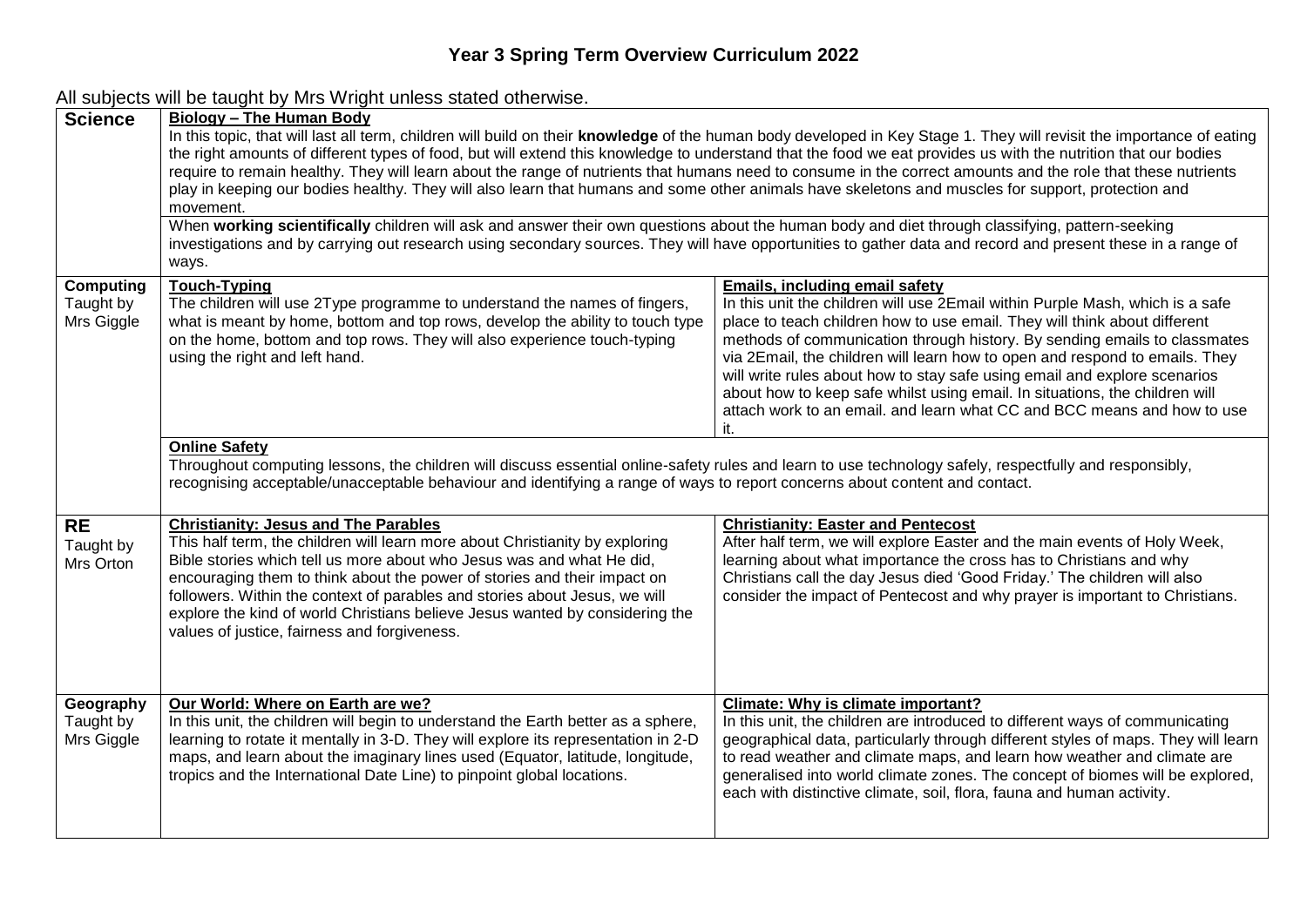# **Year 3 Spring Term Overview Curriculum 2022**

| Art &<br>Design/<br>Design<br><b>Technolo</b><br>gy<br>(DT) | <b>Art: Drawing &amp; painting focus: Portraying Relationships</b><br>Using a variety of suitable artists from diverse heritage as stimulus, the<br>children investigate how illustrations, paintings, prints, photographs and other<br>images that include figures communicate ideas about relationships. They use<br>composition skills to make a double portrait that conveys ideas about<br>themselves and their relationship with another person in their lives. | <b>DT: Textiles</b><br>The children will investigate a range of textile products that have a selection of<br>stitches, joins, fabrics, finishing techniques, fastenings and purposes, linked to<br>the product they will design, make and evaluate. Think about products from<br>the past and what changes have been made in textile production and<br>products e.g. the invention of zips and Velcro. They will look at the<br>suitability of different fabrics, fit for purpose. When given a design brief,<br>they will plan the main stages of making e.g. using a flowchart or storyboard.<br>They will then assemble their product using their existing knowledge, skills<br>and understanding from investigations and focused tasks. The children will be |
|-------------------------------------------------------------|-----------------------------------------------------------------------------------------------------------------------------------------------------------------------------------------------------------------------------------------------------------------------------------------------------------------------------------------------------------------------------------------------------------------------------------------------------------------------|------------------------------------------------------------------------------------------------------------------------------------------------------------------------------------------------------------------------------------------------------------------------------------------------------------------------------------------------------------------------------------------------------------------------------------------------------------------------------------------------------------------------------------------------------------------------------------------------------------------------------------------------------------------------------------------------------------------------------------------------------------------|
| <b>Music</b>                                                | encouraged to think about the aesthetics and quality finish of their product.<br>Throughout Year 3, we will be learning to play the descant recorder and beginning to recognise simple staff notation. This is our Year 3 First Access offer and<br>will be taught as a whole/half class group by Mrs Wright.                                                                                                                                                         |                                                                                                                                                                                                                                                                                                                                                                                                                                                                                                                                                                                                                                                                                                                                                                  |
|                                                             | <b>Singing and percussion instruments: Structure</b><br>two parts; performing call and response structure, understand and perform binary form; culminating in performing a call and response skeleton dance<br>musicwith percussion accompaniment.                                                                                                                                                                                                                    | Through the theme of the human body, the children will: understand call and response structure; perform word rhythms; explore percussion sounds; singing in                                                                                                                                                                                                                                                                                                                                                                                                                                                                                                                                                                                                      |
| <b>PE</b><br>Taught by<br>Mr Wylie                          | <b>Gymnastics - Symmetry and asymmetry</b><br>During this unit, the children will have an introduction to symmetry and<br>asymmetry, application of learning onto apparatus, sequence formation and<br>sequence completion.                                                                                                                                                                                                                                           | Dance - Wild animals<br>Within this unit, the children will be responding to stimuli, developing<br>character dance into a motif, developing sequences with a partner in<br>character that show relationships and extending sequences with a partner in<br>character.                                                                                                                                                                                                                                                                                                                                                                                                                                                                                            |
|                                                             | <b>Tag Rugby</b><br>The children will focus on a whole range of different skills and techniques<br>including moving with the ball, passing and receiving, introduction to tagging<br>and creating space when attacking, develop passing and moving and<br>combine passing/moving to create attacking opportunities.                                                                                                                                                   | <b>Tennis</b><br>The children will have an introduction to tennis, learning how to outwit an<br>opponent, creating space to win a point, consolidate how to win a game,<br>introduction to forehand, backhand and volleys, rallies and matches.                                                                                                                                                                                                                                                                                                                                                                                                                                                                                                                  |
|                                                             | At the end of every unit, children will compete in an inter-class competition where they can display all the skills and techniques they have learnt<br>through matches and competition.                                                                                                                                                                                                                                                                               |                                                                                                                                                                                                                                                                                                                                                                                                                                                                                                                                                                                                                                                                                                                                                                  |
| <b>French</b><br>Taught by<br>Mrs Giggle                    | French playground games - numbers, age and time<br>This unit sees children count in French, recognise the written number words,<br>ask how old someone is and answer the same question, comparing sentence<br>structures in French and English, and practising all the vocabulary by playing<br>counting and some traditional French games.                                                                                                                           | In a French Classroom<br>The children learn to respond to and give simple instructions, learn and use<br>vocabulary for items commonly found in a school bag, and begin to build<br>simple sentences using, 'I have a ' and 'I don't have a' constructions and<br>simple connectives, 'and' and 'but'. By the end of the unit, the children use all<br>they have learned, including rules on adjectival position, to write short<br>descriptions in French and to give a presentation on what is in their school<br>bag.                                                                                                                                                                                                                                         |